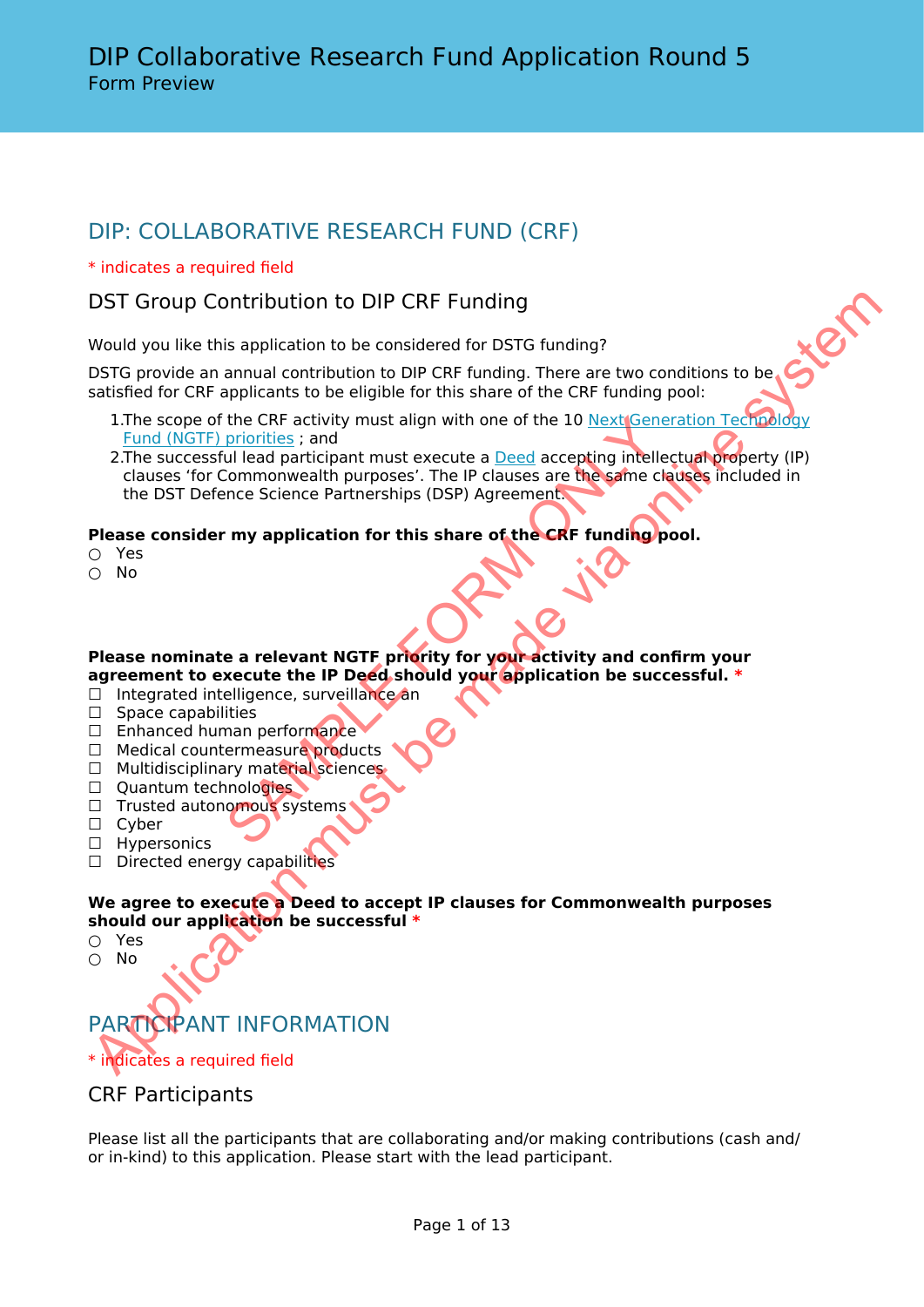A CRF partnership should include at least one public South Australian University or DST Group and either an industry entity or a second research organisation as participants. This is a minimum requirement.

If a participant does not have an ABN or ACN please enter their details in the 'Participants without an ABN' section.

## Legal or Registered Entity Name

## Lead Participant

## **Applicant ABN \***

| Legal or Registered Entity Name                                                                                                                                                                                                                                                                                                                                                                   |  |
|---------------------------------------------------------------------------------------------------------------------------------------------------------------------------------------------------------------------------------------------------------------------------------------------------------------------------------------------------------------------------------------------------|--|
| Entity name refers to the name that will appear on all official documents or legal papers.<br>The entity name may be different from the business trading name.                                                                                                                                                                                                                                    |  |
| Lead Participant                                                                                                                                                                                                                                                                                                                                                                                  |  |
|                                                                                                                                                                                                                                                                                                                                                                                                   |  |
| The lead participant must be the primary proponent and will be required to enter into a<br>Funding Agreement with the Premier of South Australia should the application be successful.<br>The lead participant should be familiar with the CRF Funding Agreement template and be<br>satisfied that it is appropriate for and capable of fulfilling the role of Recipient under that<br>agreement. |  |
| <b>Applicant *</b><br><b>Organisation Name</b>                                                                                                                                                                                                                                                                                                                                                    |  |
| Name of the organisation or trading Name                                                                                                                                                                                                                                                                                                                                                          |  |
| <b>Applicant ABN *</b>                                                                                                                                                                                                                                                                                                                                                                            |  |
|                                                                                                                                                                                                                                                                                                                                                                                                   |  |
| The ABN provided will be used to look up the following information. Click Lookup above to<br>check that you have entered the ABN correctly.                                                                                                                                                                                                                                                       |  |
| Information from the Australian Business Register                                                                                                                                                                                                                                                                                                                                                 |  |
| <b>ABN</b>                                                                                                                                                                                                                                                                                                                                                                                        |  |
| Entity name                                                                                                                                                                                                                                                                                                                                                                                       |  |
| <b>ABN</b> status                                                                                                                                                                                                                                                                                                                                                                                 |  |
| Entity type                                                                                                                                                                                                                                                                                                                                                                                       |  |
| Goods & Services Tax (GST)                                                                                                                                                                                                                                                                                                                                                                        |  |
| <b>DGR Endorsed</b>                                                                                                                                                                                                                                                                                                                                                                               |  |
| <b>ATO Charity Type</b><br>More information                                                                                                                                                                                                                                                                                                                                                       |  |
| <b>ACNC</b> Registration                                                                                                                                                                                                                                                                                                                                                                          |  |
| <b>Tax Concessions</b>                                                                                                                                                                                                                                                                                                                                                                            |  |
| Main business location                                                                                                                                                                                                                                                                                                                                                                            |  |

Must be an ABN.

Must be the ABN of the Legal or Registered Entity Name

## **Applicant ACN**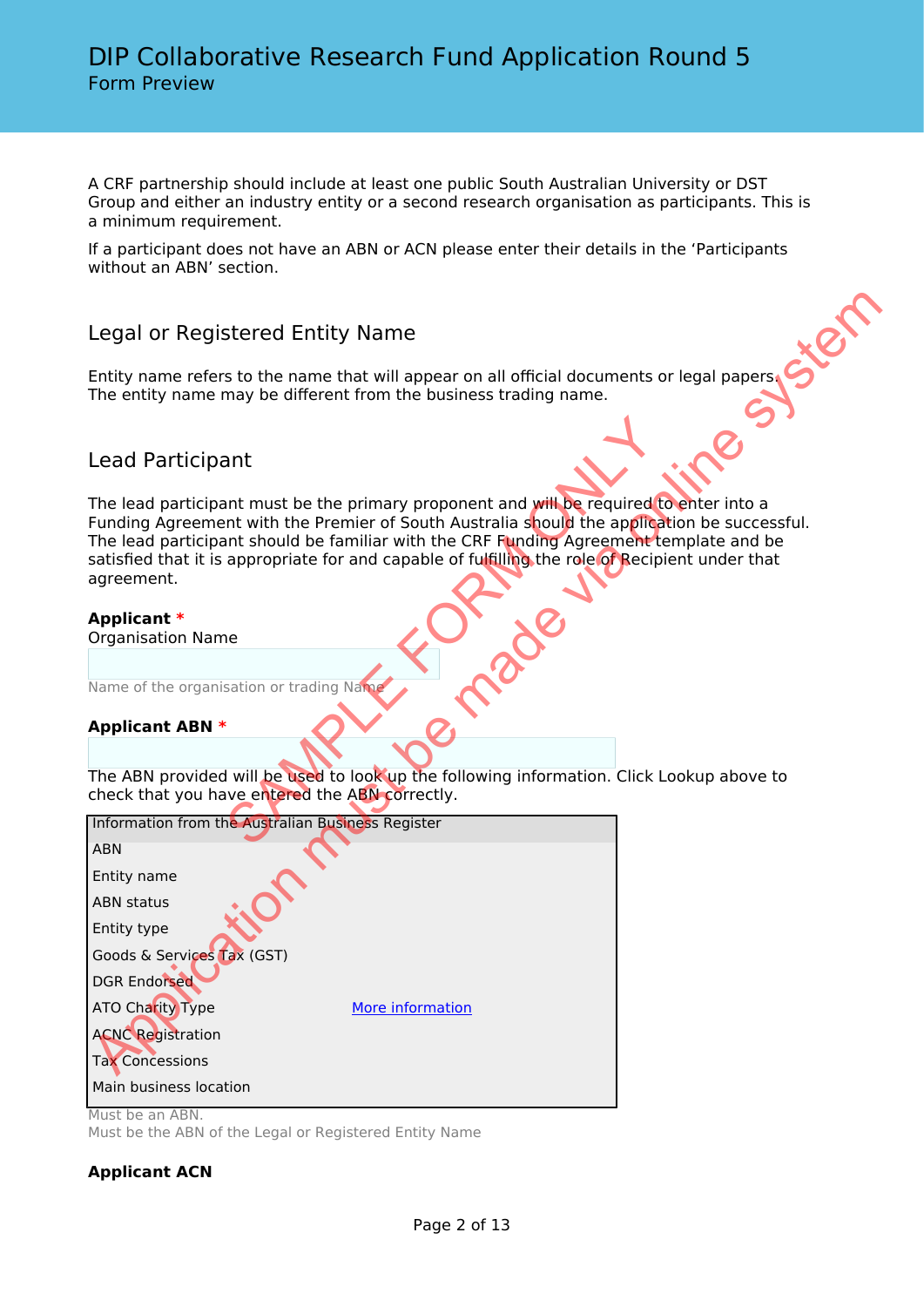Australian Company Number

## **Applicant Legal or Registered Entity Name \***

Legal or Registered Entity Name for legal documentation, may be different from the trading Name of<br>your organisation<br> **Lead Participant Type**<br>
O Large Industry your organisation

## **Lead Participant Type**

 $\circ$  Large Industry  $\circ$  SME (< 200 employees)

○ Research ○ Other:

Select the option that best represents your organisation; if you have selected "Other" please cl

## Lead Participant Primary Contact

This is the person authorised to act on behalf of the lead participant. (Note: At least one phone or mobile number must be entered and all other fields are mandatory unless stated otherwise.)

Note: the DIP will only communicate with the primary contact. Any requests from participants to a particular application will be referred to the primary contact on the application. It is the responsibility of the primary contact to distribute a copy of the submitted application to the participants listed in the application and to inform participants of the outcome of the application. The mumber of the principal control of the selected in the selected with the trimary Contact<br>
ant Primary Contact<br>
authorised to act on behalf of the lead participant. (Note<br>
umber must be entered and all other fields are Legal or Registered Entity Name for legal documentation, may be different from the trading Name of<br>
Lead Participant Type<br>
Collarge Industry<br>
Collarge Industry<br>
Collarge Industry<br>
Entity of the method control of the lead p

## **Applicant Project Contact**

Title First Name

## **Applicant Primary Phone Number**

```
Must be an Australian phone nur
```
**Applicant Address \***

Address

Address Line 1, Suburb/Town, State/Province, Postcode, and Country are required. Country must be Australia

## **Applicant Primary Email \***

Must be an email address.

## Other Participants information

## **Other Participants \***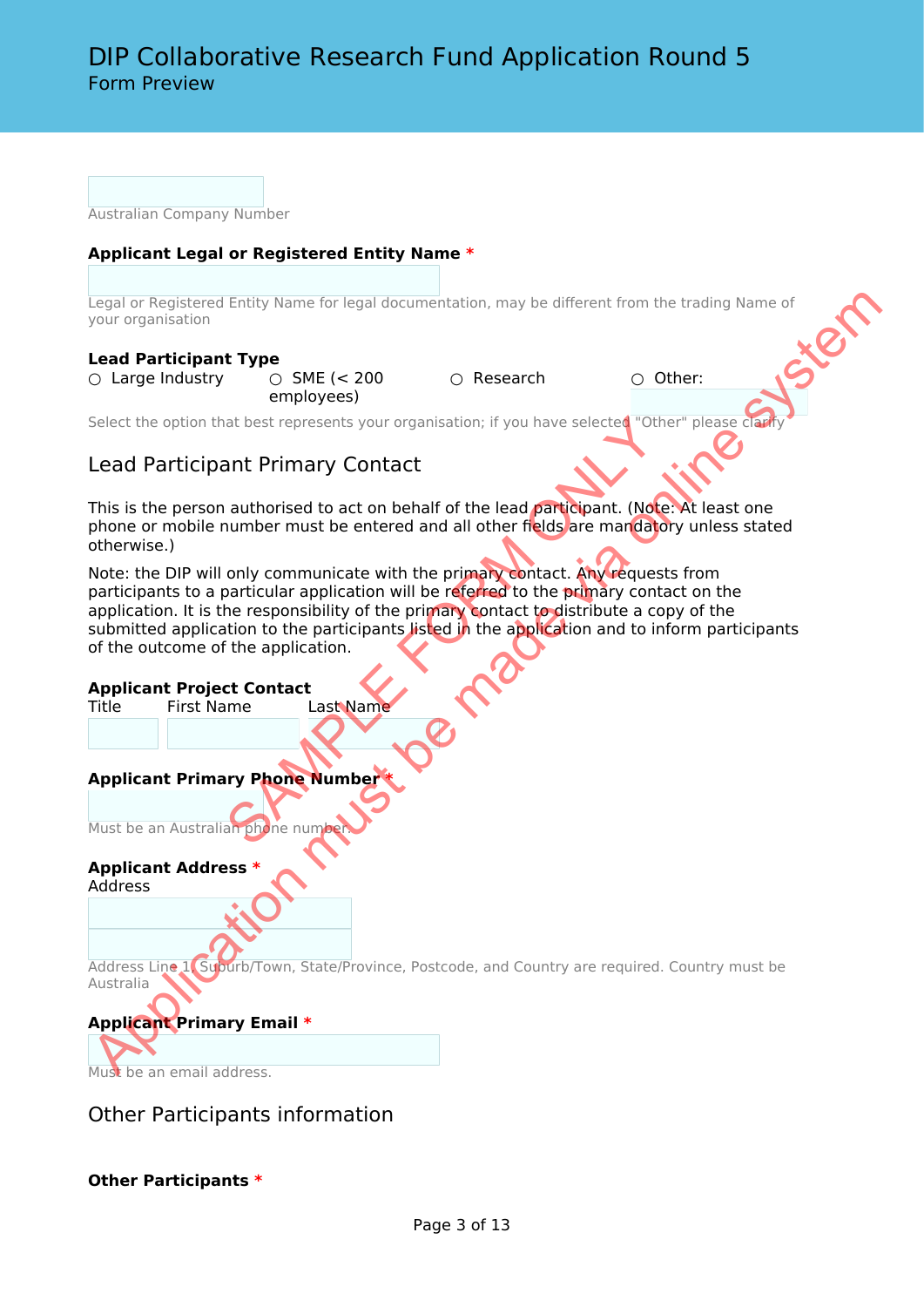Organisation Name **Other Participants Primary Address \*** Address Address Line 1, Suburb/Town, State/Province, Postcode, and Country are required.<br> **Other Participants Other Participant Type \***<br>
O Large Industry O SME (< 200 O Research<br>
Other Themployees) **Other Participants Other Participant Type \***  $\circ$  Large Industry  $\circ$  SME (< 200 employees) ○ Research ○ DST Group **Other Participants ABN Status \***  $\bigcirc$  Yes  $\bigcirc$  No **Other Participants ABN** The ABN provided will be used to look up the following information. Click Lookup above to check that you have entered the ABN correctly. Information from the Australian Business Register ABN Entity name ABN status Entity type Goods & Services Tax (GS) DGR Endorsed ATO Charity Type More information ACNC Registration Tax Concessions Main business location Must be an ABN. The ABRIST STATE OF THE CENTRAL STATE OF THE CENTRAL STATE OF THE CENTRAL STATE OF THE CENTRAL STATE OF THE AUSTRALIAN BUSINESS Register CAUST CONCRETE OF THE AUSTRAL STATE OF THE AUSTRAL STATE OF THE CAUST OF THE CAUST OF Address Line 1, Suburb/Town, State/Province, Policode, and Country are required.<br>
Other Participants Other Participant Type<br>
Concerned Conserting and Scheme of Conserting Conserting Conserting Conserting Conserting Consert

Enter your ABN number (no spaces) if you have one or leave blank if you don't.

## **Other Participants ACN**

Enter your Australian Company Number if you have one or leave blank if you don't

## **Other Participants Legal or Registered Entity Name**

Legal or Registered Entity Name for legal documentation, may be different from the trading Name of your organisation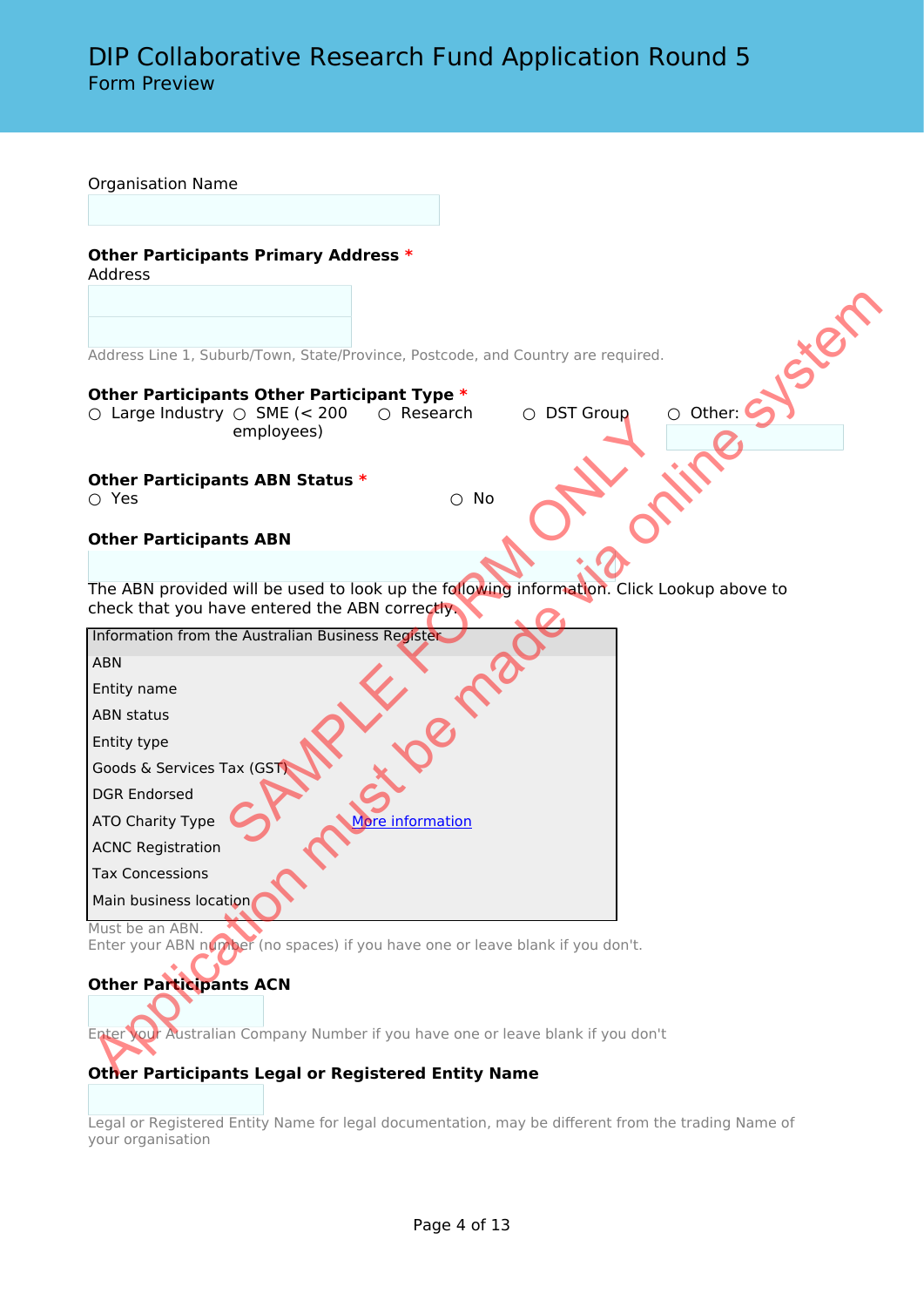## ACTIVITY INFORMATION

\* indicates a required field

## Activity Support

**Do you have access to the resources you need to complete this activity? (for example: infrastructure, systems, trial subjects etc) \***  $\bigcirc$  Yes  $\bigcirc$  No

## Department of Defence

Have you discussed this activity with anyone in the Department of Defence?  $\bigcirc$  Yes  $\bigcirc$  No It is not mandatory to obtain a letter of support from Defence. Contact hame and details are the only requirements. Seed this activity with anyone in the Department of<br>to obtain a letter of support from Defence. Contact hame and do<br>hom? \*<br>ters of commitment from your sponsors to support<br>not required from collaborating parties just if of Bo you have access to the resources you need to complete this activity? (for example: infrastructure, systems, trial subjects etc) \*<br>
O Pepartment of Defence<br>
O Yes<br>
Department of Defence<br>
The must be must be activity with

## **If yes ... with whom? \***

## **Do you have letters of commitment from your sponsors to support your activity? \*** O Yes O Wo

Support letters are not required from collaborating parties just from those that support the research but at this stage are not contributing

## Letters of Support

## **Activity Support Documentation \***

Attach a file:

Intellectual property

## **Is there any IP that will be generated by the completion of this activity? \***

○ Yes ○ No

**If yes describe** 

**If the project depends on access to protected IP, select the relevant category. \***

- Applicant developed and owns IP
- Applicant has licensed IP from a third party
- $\circ$  Third party will license or assign IP to the applicant
- $\bigcirc$  Not applicable to the project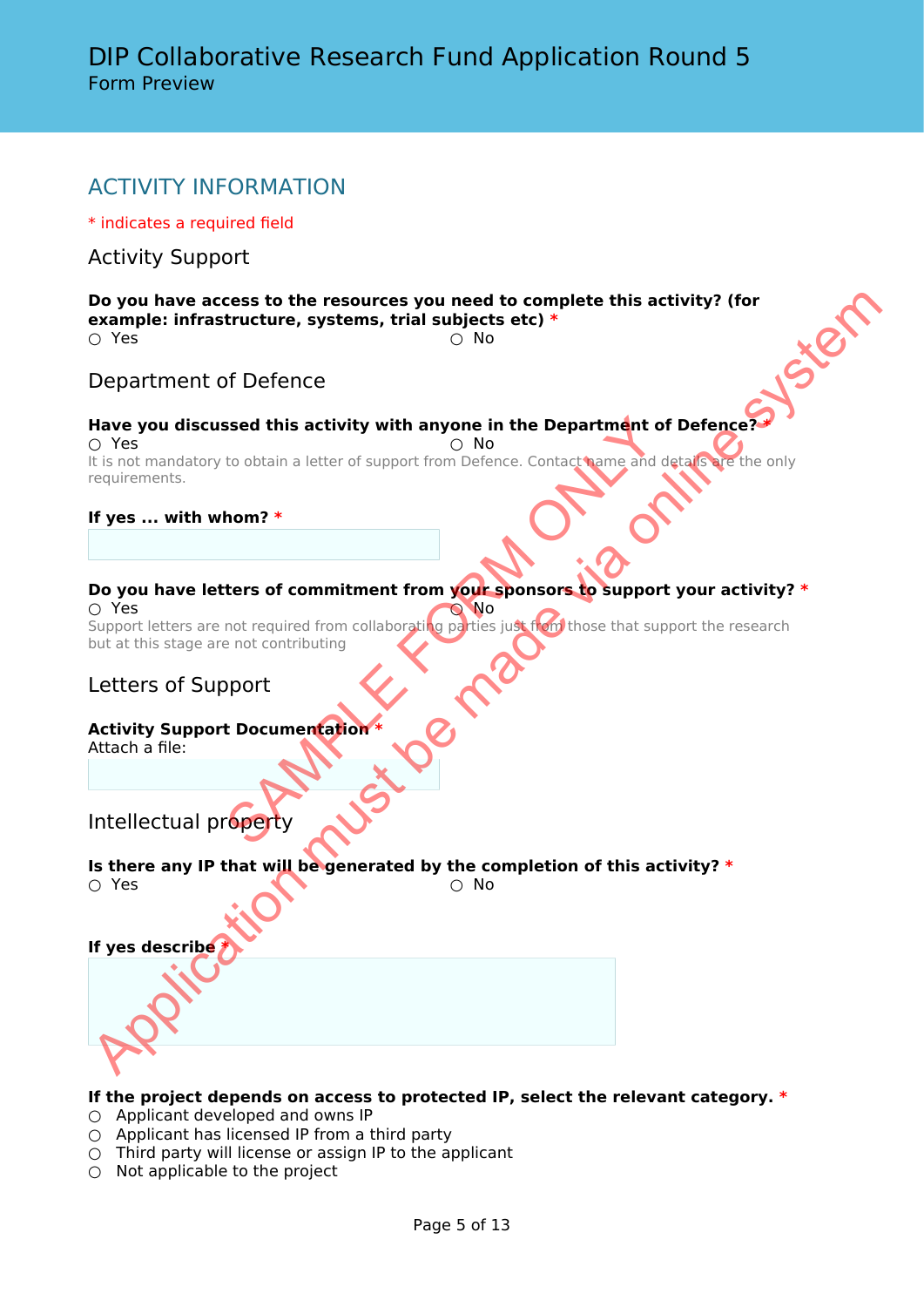## ACTIVITY DETAILS AND FUNDING

## \* indicates a required field

## **Activity Title \***

Must be no more than 100 words.

Provide an activity title. If the application is successful, this activity title may be used by the South Australian government in published material.

## **Activity brief description \***

## Word count:

Must be no more than 300 words.

If the application is successful, this short activity description may be used by the South Australian Government in published material. It should be written in plain English avoiding technical or industry specific terminology. Once a final application is submitted, the description is considered approved by the applicant for the purposes of media release and other promotional material unless there are security or commercial implications in doing so. Ensure this activity description is focused on the key problem to be solved, key market opportunity for the product, process or service to be commercialised or potential benefit to Defence. It may include the key target market and how CRF support will be used to assist in achieving commercial outcomes an 300 words.<br>
successful, this short activity description they be use the successful, this short activity description they be use the state is submitted, the SIMPLE of the purposes of media release and other proportional Activity Title \*<br>Must be no more than 100 words.<br>Through an arctivity title if the application is successful, this activity title may be used by the South Australian<br>Activity brief description \*<br>Activity brief description

## Activity Duration

**Start Date \***

Must be a date.

**End Date \***

Must be a date. Ensure date is later than the start date

## Grant Funds Requested

Complete the information requested in this section to show the breakdown of the grant funding sought over the life of the activity in financial years. Where practical the DIP Funding Agreement will seek to provide the full CRF payment within a single financial year.

**What will the CRF funds provided for?** (e.g. services, consumables, facilities, research or technical staff cost)

If the amount for a category is nil, please enter a 0 into the field

**FTE (Salaries)**

## **Amount \***

\$ Must be a dollar amount.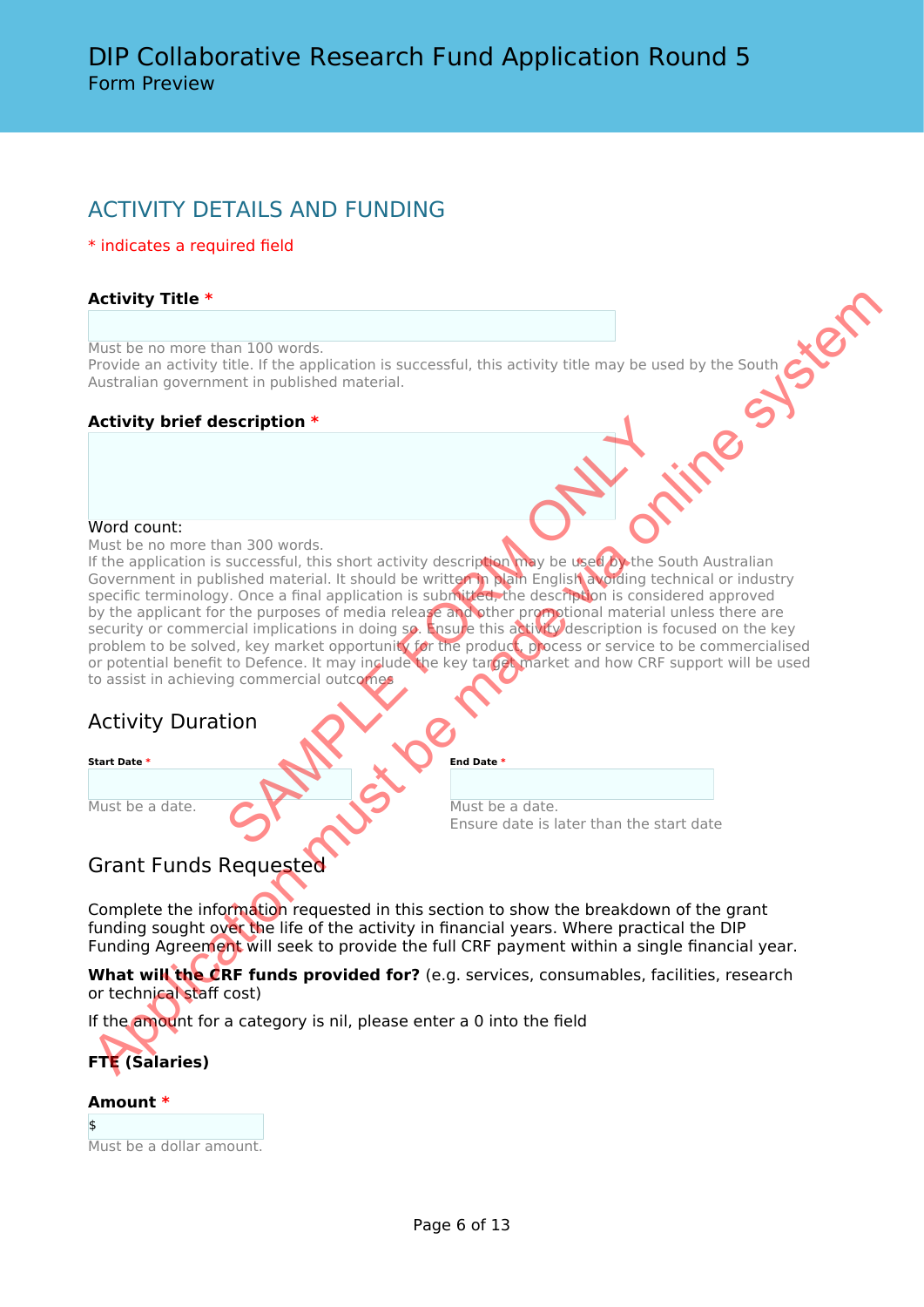## **Comments (Please list individual items with cost associated) \***

## **Hardware**

## **Amount \***

\$ Must be a dollar amount.

## If the dollar value for this line item is zero please enter NA in the Comments Field<br> **Hardware**<br> **Amount \***<br> **S**<br>
Must be a dollar amount.<br> **Comments (Please list individual item: Comments (Please list individual items with cost associated) \***

If the dollar value for this line item is zero please enter NA in the Comments Field

## **Software**

## **Amount \***

\$

Must be a dollar amount.

## **Comments (Please list individual items with cost associated) \***

If the dollar value for this line item is zero please enter NA in the Comments Field SAMPLE THE INCORPORATION OF THE INCORPORATION OF THE INCORPORATION OF THE INCORPORATION OF THE INCORPORATION OF THE INCORPORATION OF THE INCORPORATION OF THE INCORPORATION OF THE INCORPORATION OF THE INCORPORATION OF THE I Amount \*<br>Amount \*<br>Amount \* Montana adollar amount.<br>Comments (Please list individual items with cost associated)<br>Software<br>Amount \*<br>Must be a dollar amount.<br>Comments (Please list individual items with cost associated) \*<br>If t

## **Infrastructure Levies**

## **Amount \***

\$ Must be a dollar amount.

## **Comments (Please list individual items with cost associated) \***

If the dollar value for this line item is zero please enter NA in the Comments Field

## **Research Infrastructure** (Lab access etc.)

## **Amount \***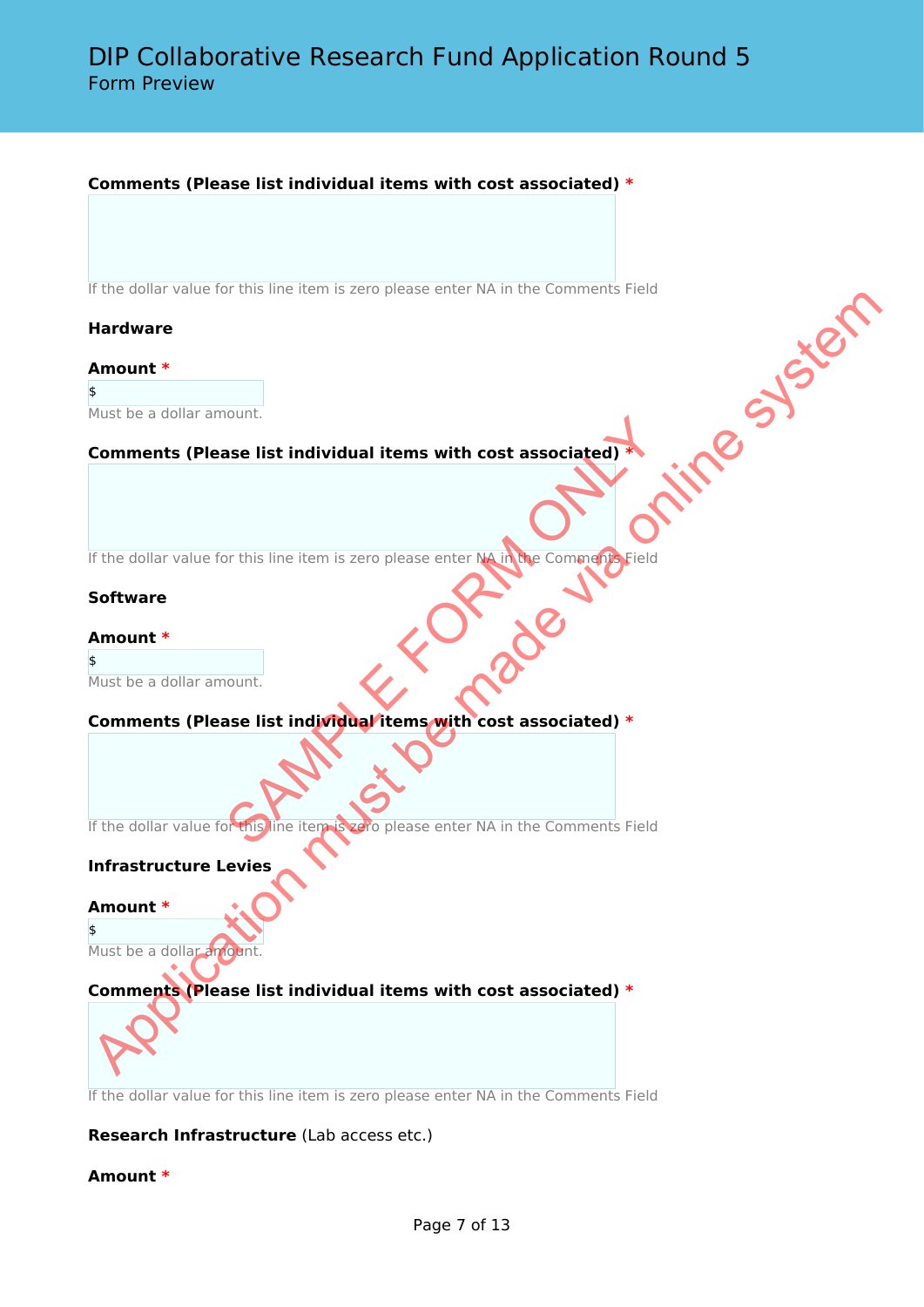\$ Must be a dollar amount.

**Comments (Please list individual items with cost associated) \***

## **Trial Participants**

## **Amount \***

\$ Must be a dollar amount.

## If the dollar value for this line item is zero please enter NA in the Comments Field<br>
Trial Participants<br>
Amount \*<br>
Shust be a dollar amount.<br>
Commer **Comments (Please list individual items with cost associated) \***

If the dollar value for this line item is zero please enter NA in the Comments Field

## **Travel**

## **Amount \***

\$

Must be a dollar amount.

## **Comments (Please list individual items with cost associated) \*** Nount.<br>
SAMPLE FORM ONLY THIS LIFE ITEM IS ZETO please (enter MA in the Comments Field<br>
SAMPLE FORM ONLY THE SAMPLE FORM ONLY THE SAMPLE COMMENTS FIELD<br>
SAMPLE THE INDIVIDUAL TERMS with cost associated) \*

If the dollar value for this line item is zero please enter NA in the Comments Field

## **Data Analysis**

**Amount \*** \$ Must be a dollar amount.

# **Comments (Please list individual items with cost associated) \*** The dollar value for this line item is zero please enter NA in the Comments Field<br>
Amount \*<br>
Amount \*<br>
Somments (Please list individual items with cost according tied<br>
Comments (Please list individual items with cost accor

If the dollar value for this line item is zero please enter NA in the Comments Field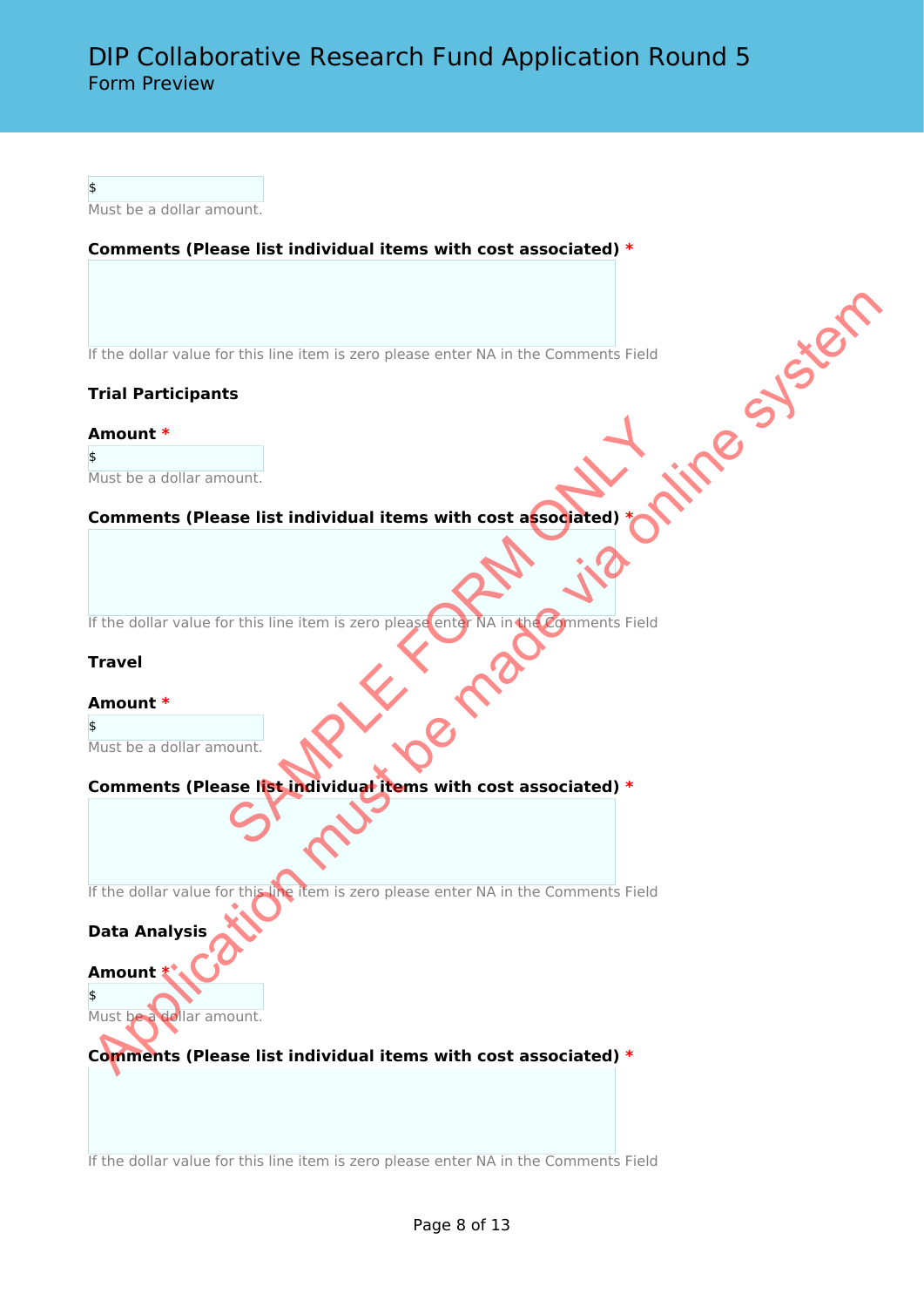## **Other**

### **Amount \***

\$ Must be a dollar amount.

## **Comments (Please list individual items with cost associated) \***

If the dollar value for this line item is zero please enter NA in the Comments Field **Afine System** 

## **Total Grant Funds Requested**

This number/amount is calculated. This is the total amount of the Grant Funds requested (dollars).

## Participant Contributions

Funding will be provided for agreed expenditure directly associated with delivering the activity.

Expenditure should be shown in GST exclusive figures. You may be asked for additional information on expenditure breakdown during the application process.

Cash, FTE in kind, non-staff in kind, and any other contributions to the activity from activity participants must be confirmed by a Participant Declaration. Participant Declarations are required to be submitted with this application as supporting documents. ds Requested<br>
In this calculated.<br>
Same heart Funds requested (dollars).<br>
Ontributions<br>
Solved for agreed expenditure directly associated with de<br>
Id be shown in GST exclusive figures.<br>
You may be asked f<br>
penditure breakd

## **Cash Contribution**

## **Amount \***

\$ Must be a dollar amount.

**Description \***

If the dollar value for this line item is zero please enter NA in the Comments Field

## **FTE in Kind Value**

## **Amount \***

\$ Must be a dollar amount.

**Description \***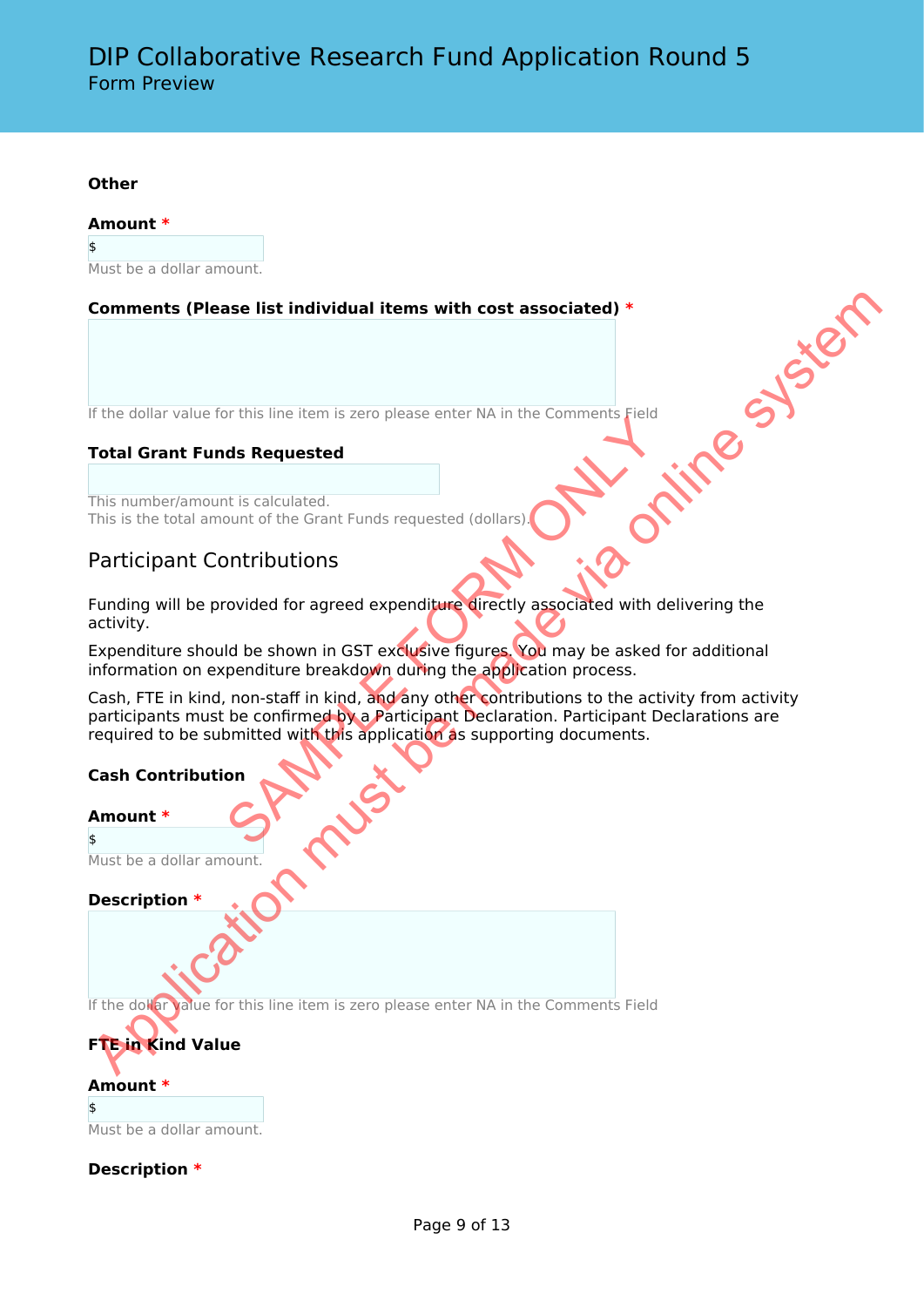If the dollar value for this line item is zero please enter NA in the Comments Field<br> **Non-staff (FTE) in kind**<br> **Amount \***<br> **S**<br>
Must be a dollar amount.<br> **Description \*** 

## **Non-staff (FTE) in kind**

## **Amount \***

\$ Must be a dollar amount.

## **Description \***

If the dollar value for this line item is zero please enter NA in the Comments Field

## **Other**

## **Amount \***

\$ Must be a dollar amount.

## **Description \***

If the dollar value for this line item is zero please enter NA in the Comments Field OF this line item is zero please enter NA in the Comments For

## **Total Participants Contribution**

This number/amount is calculated. This is the total of all contributions made to the project by participants (excludes the value of this grant request) Non-staff (FTE) in kind<br>
Amount \*<br>
Somethights be a dollar amount.<br>
Description \*<br>
The dollar value for this line item is zero please enter MA in the Comments rich<br>
the state a dollar amount<br> **Amount \***<br> **Apple to the syst** 

## **Grant Amount Sought**

\$ This number/amount is calculated. This is the total of grant funding requested above

## **Activity Budget**

## \$

This number/amount is calculated.

This is the total cost of your activity made up of the grant funds requested in this application plus the other costs you will incur to undertake the activity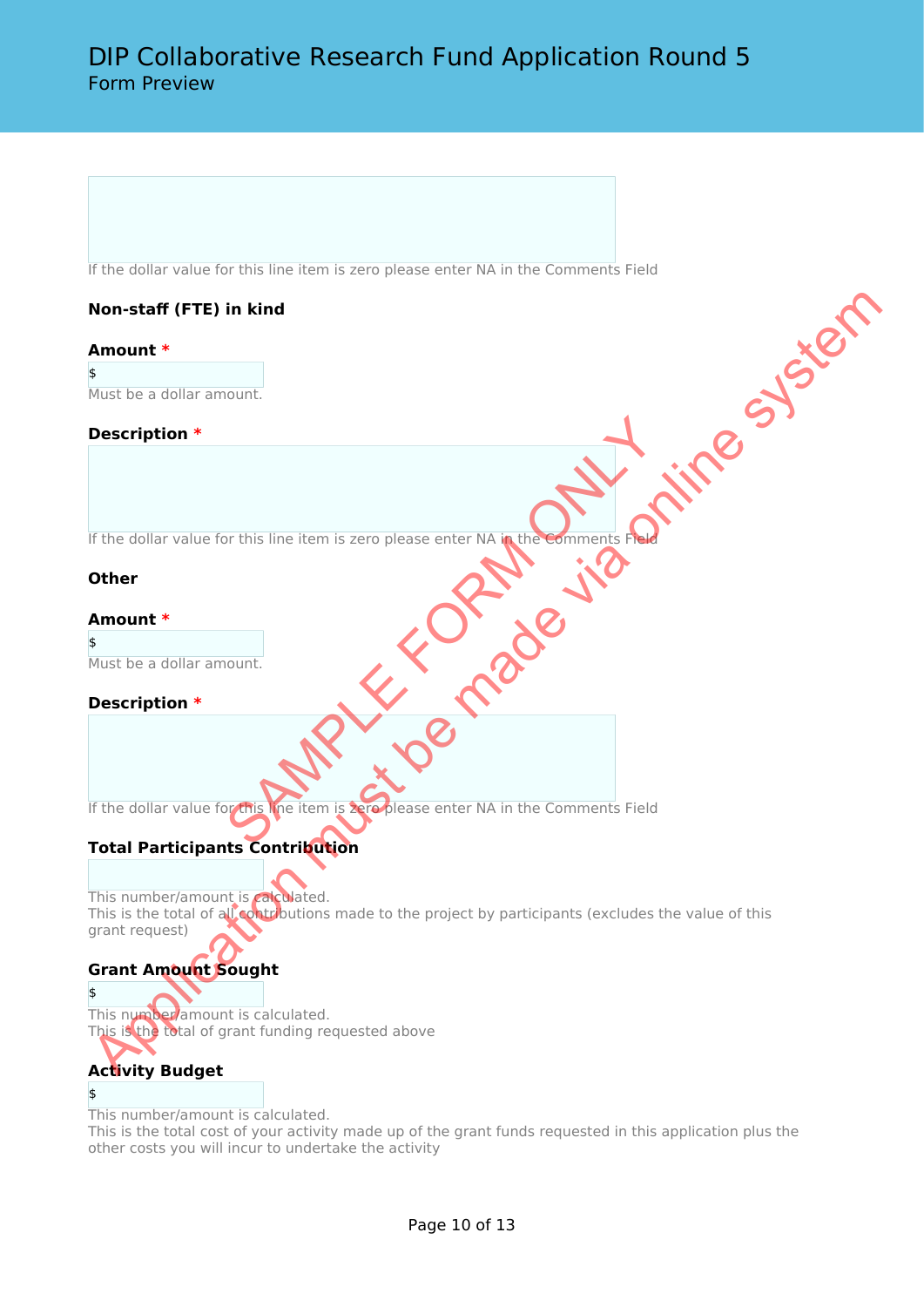## OUTCOMES AND MILESTONES

## \* indicates a required field

## **Details**

Provide details on the expected outcome for this activity and each milestone (if any).

Milestones are not required for activities with a duration of less than six months. Milestones should have a specific and measureable outcome or deliverable. Completion reporting will be required after the activity end date. Provide details on the expected outcome for this activity and each milestone (if any).<br>
Milestones are not required for activities with a duration of less than six months. Milestones<br>
be hequired after the activity end dat

## Outcome

## **Description of key outcomes \***

Must be no more than 200 words. Describe three things you want the project to achieve in terms of benefits for participants and/or others (200 words recommended) For Contribution of Development and

## Milestones

Add milestones (if any)

## **Milestone Date**

Must be a date.

## **Milestone Description**

## SUPPORTING INFORMATION

\* indicates a required field

Participant Declaration

This declaration is to be completed by each participant **(including the lead participant)** in the collaboration. All declarations must be submitted with the application as a supporting document.

## Documentation Checklist

**Documentation Checklist \***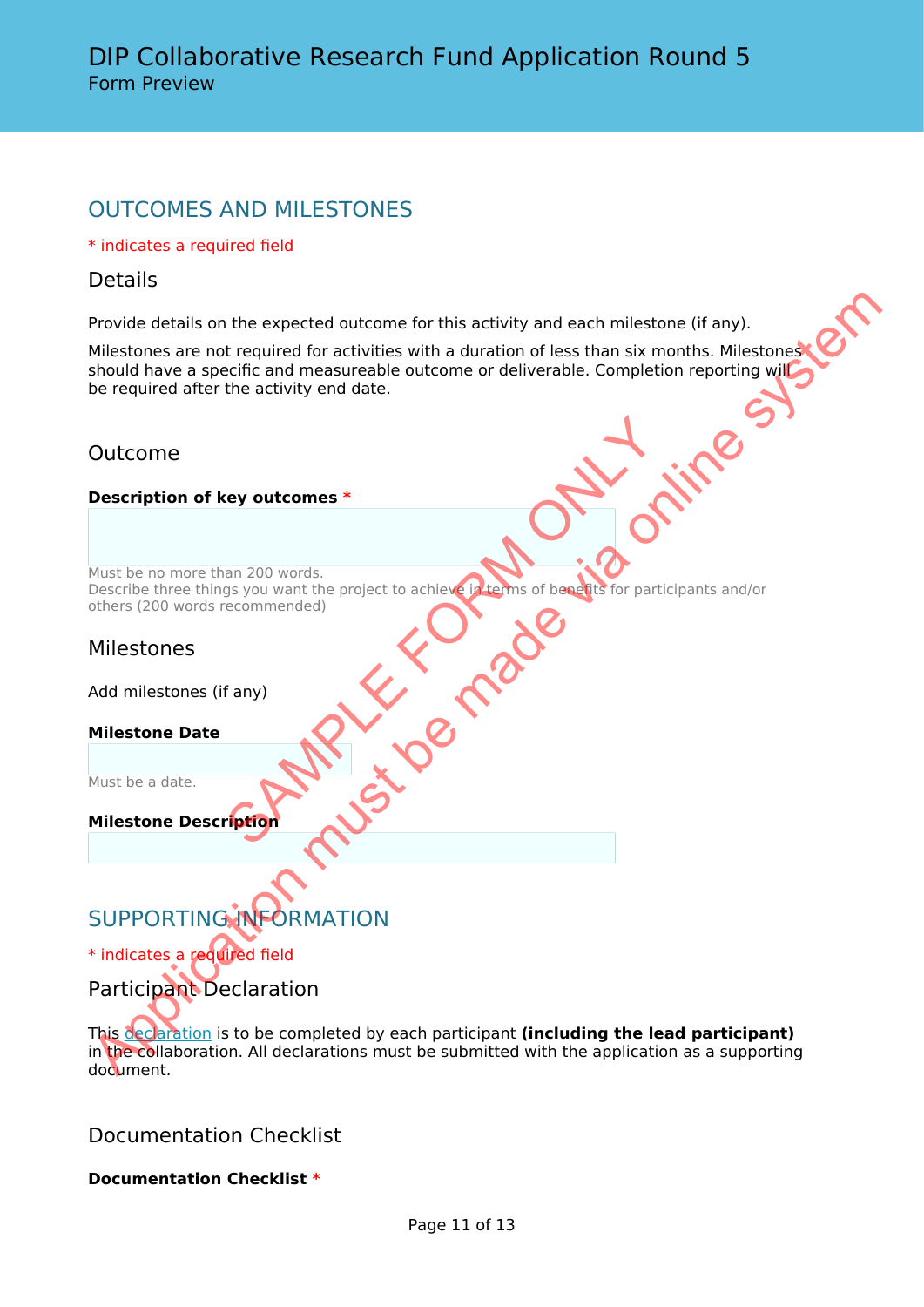- □ Lead Participant Declaration \*
- $\Box$  Participant(s) Declaration(s) \*

## $\Box$  Letters of commitment and/or support (where applicable)

Letters of commitment examples: potential Defence sponsor, customer, etc. \*Indicates mandatory support document

## Documentation Upload

**\***

Attach a file:

Additional Project Support Documentation

The Defence Innovation Partnership will accept one additional page of information in support of the online application. The document can be no more than one A4 page in total, with a minimum acceptable font size of 10. Any additional information submitted will not be considered as part of the applicati0on or subsequent assessment. piect Support Documentation<br>
vation Partnership will accept one additional page of information. The document can be no more than one A4 page<br>
table font size of 10. Any additional information subprict<br>
to the application o Social Medicine must be made via only and the matter of the matter of the matter of the matter of the matter of the matter of the matter of the matter of the matter of the matter of the matter of the matter of the matter o

## **Do you have additional support documentation?**<br>
O Yes

○ Yes ○ No

**\*** Attach a file:

Application Feedback

## **How did you hear about the DIP CRF program? \***

- □ Advertisement
- □ Public forum or meeting
- □ Direct Mail / Email
- □ Industry Group
- ☐ Internet
- □ Newspaper / Magazine
- $\Box$  Word of mouth
- □ Social Media
- ☐ Other:

## **Confidentiality**

**Information provided by applicants will be considered confidential and treated as such by the South Australian Government, the DIP, members of the DIP Advisory Board, the DIP RWG and any third parties from whom advice is sought. Confidential information will only be released with the applicant's agreement or when required by law.**